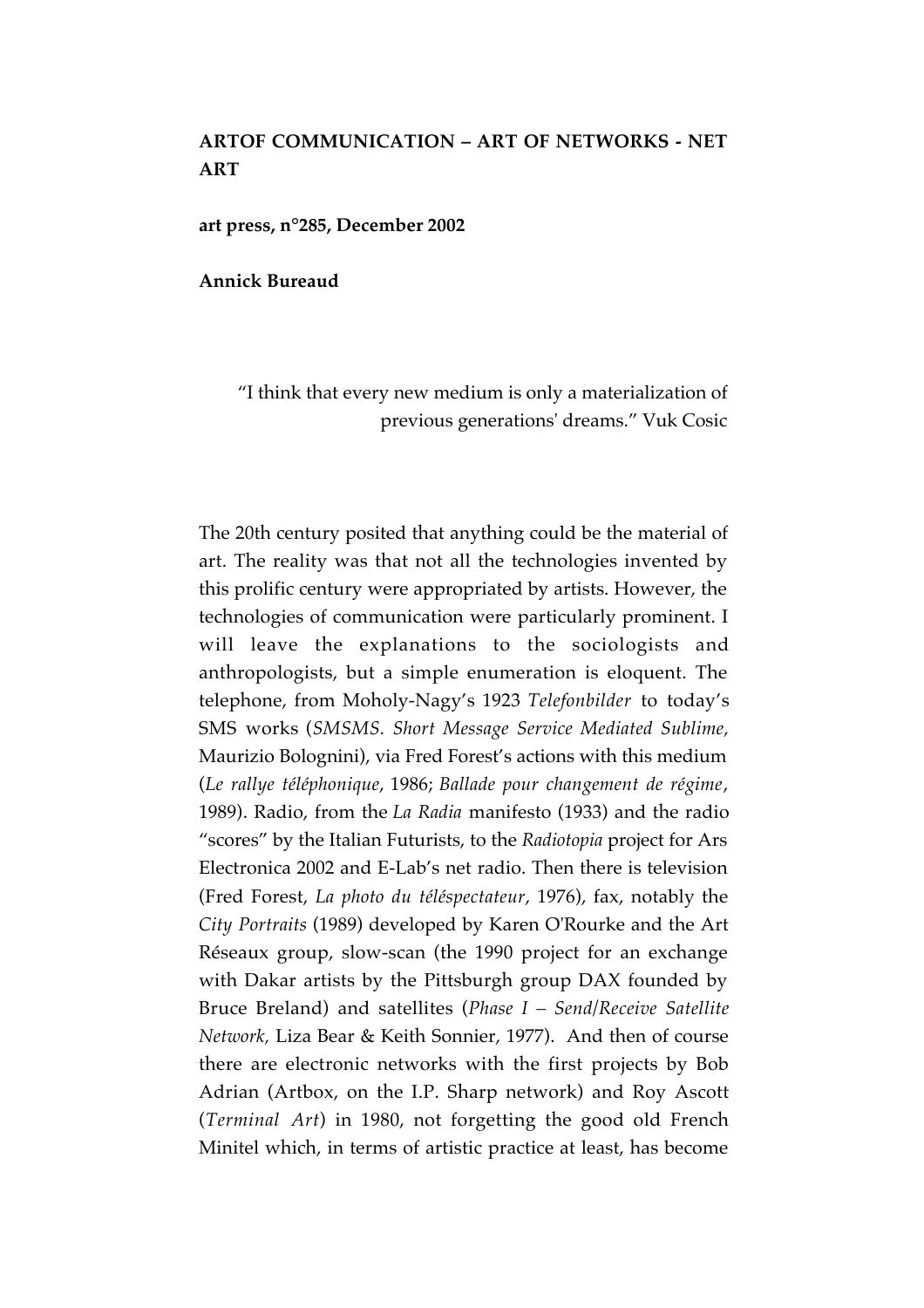part of what Bruce Sterling defines as the "dead media." However, between 1978 (when it was put in place) and 1989, when the Internet took over, artistic experimentation in this medium was very much alive, not only in France but also in other countries such as Brazil (Orlan and Frédéric Develay's *Art-Accès* journal, 1985; *Labyrinthe* by Marc Danjean, 1983; *La vallée aux images* by Jean-Claude Anglade, 1988; *Zénaïde et Charlotte à l'assaut des médias* by Fred Forest, 1989).

Finally, many old and new projects have used these media in combination.

Art of communication crystallized at the end of the 1970s and in the 1980s. Here means of communication were not perceived as the support for transmission of a message (a work) but as the very material of art. This period saw the organization of a number of landmark events and exhibitions: among these, *Electra* in 1983 and *Les Immatériaux* in 1985 presented Minitel works. In 1982 Bob Adrian organized *The World in 24 Hours* for Ars Electronica. In 1986 Roy Ascott, Don Foresta, Tom Sherman and Tomasso Trini showed their *Planetary Network (Laboratoria Ubiqua)* at the Venice Biennale. 1985 saw the first edition of *Artmedia* and the subsequent constitution of the *Aesthetic of Communication* movement co-founded by Costa and Forest.

"I went to the art show *Les Immatériaux*. Part of it was a collaborative writing project, where French thinkers discussed via the Minitel-System. Lyotard had introduced 50 terms like 'absence' and 'navigation,' topics that are still up-to-date today. You could participate in this at the museum. I personally couldn't even use French keyboards, but it left a huge impression on me." Heiko Idensen

Today's net art is in part the offspring of the practices of the 1980s. But a child is an autonomous being who invents his/her own history. Determining points of convergence and divergence is no light matter. This is one of the things that we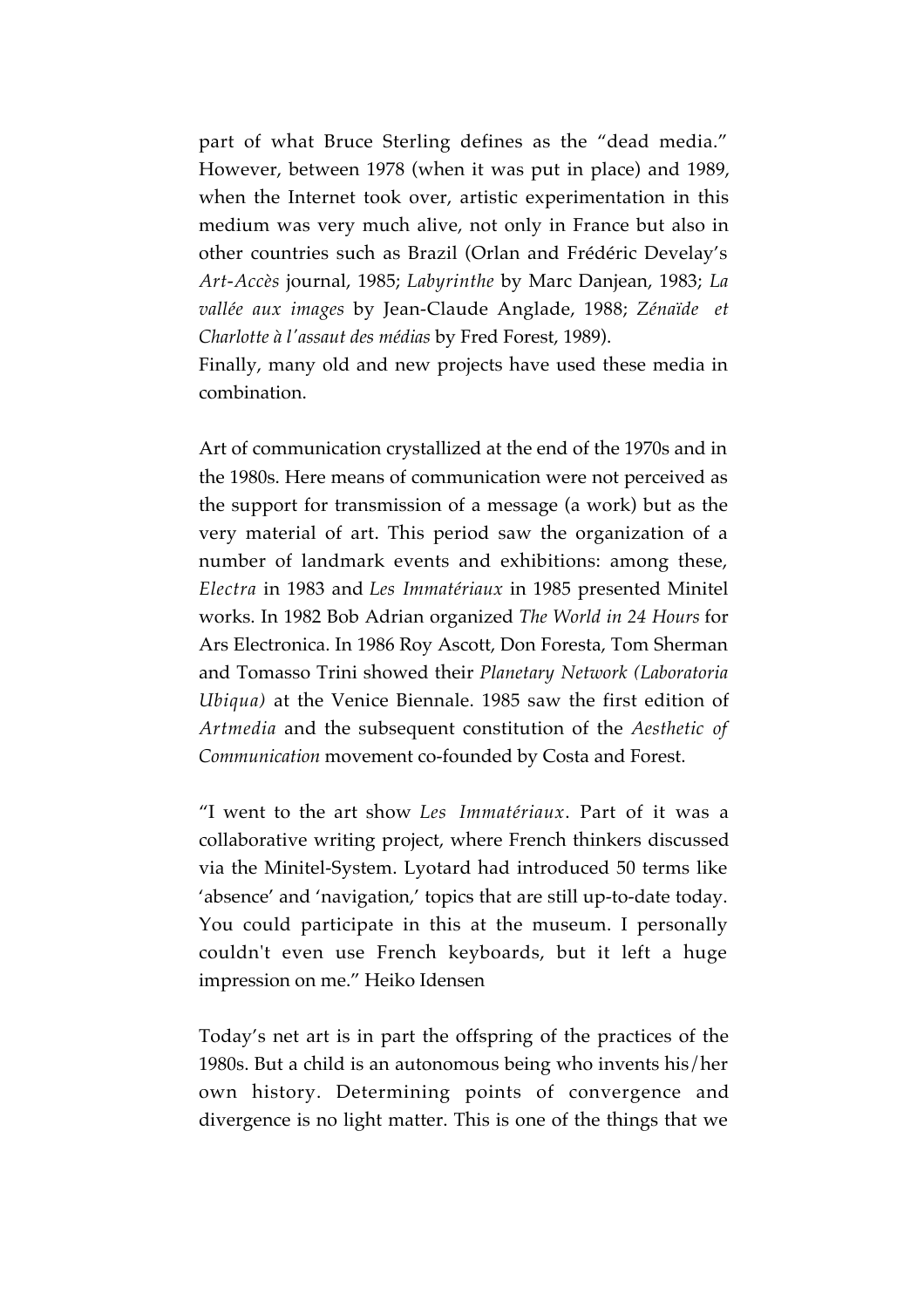will be trying to do by analyzing various projects at *Artmedia VIII : From Aesthetics of Communication to Net art.*<sup>1</sup>

Experimentation, the dichotomy between a formal aesthetic approach and a more sociopolitical approach, and ludic, ironic, provocative and jubilatory qualities are all shared features. The heritage also includes concepts and forms that were elaborated some twenty years earlier, such as the notions of connectivity, virtual community, distributed self, ubiquity or telepresence, and hypermedia (*L'objet perdu*, a telematic novel developed by Chabert, Martin, Philibert and Horvilleur for *Les Immatériaux*) and, above all, the invention of "plastic" spatio-temporal forms that fluctuate to the rhythm of network flux.

Whereas art of communication put the emphasis on the creation of *contexts*, it would seem that some net art is about creating *contents*, singular Web-based objects such as Web cinema and some of the Flash animations. Likewise, art of communication, and particularly the *Aesthetics of Communication*, called for an aesthetic of the event in which art took the form of *actions* and not objects. This resulted in ephemeral works of which only documentary traces remain. But while a major tendency of net art is exploring this direction, another is producing more durable works.

The evolution of metaphors in the field is also interesting. The art of communication of the 1980s was aerial and orbital (*Artsat*, Richard Kriesche, 1991; *Aspects of Gaia*, Roy Ascott, 1989; *Sculpture téléphonique planétaire*, Fred Forest, 1985). The idea here was to make visible the invisible meshing of the planet, which was taking place in an immaterial ether similar to Teilhard de Chardin's noosphere. Initially, the net surfaced with aquatic metaphors (surfing, the French *navigation*) and then dug into the subterranean world of the rhizome. From the awareness of a network woven together, we have moved towards the programming of this network, in the depths of the machine and computer codes and languages; from establishing meshes, links and nodes, we have gone to a space to be inhabited, albeit one of a different nature. Acculturation has led us from a change of perception to a change of consciousness,